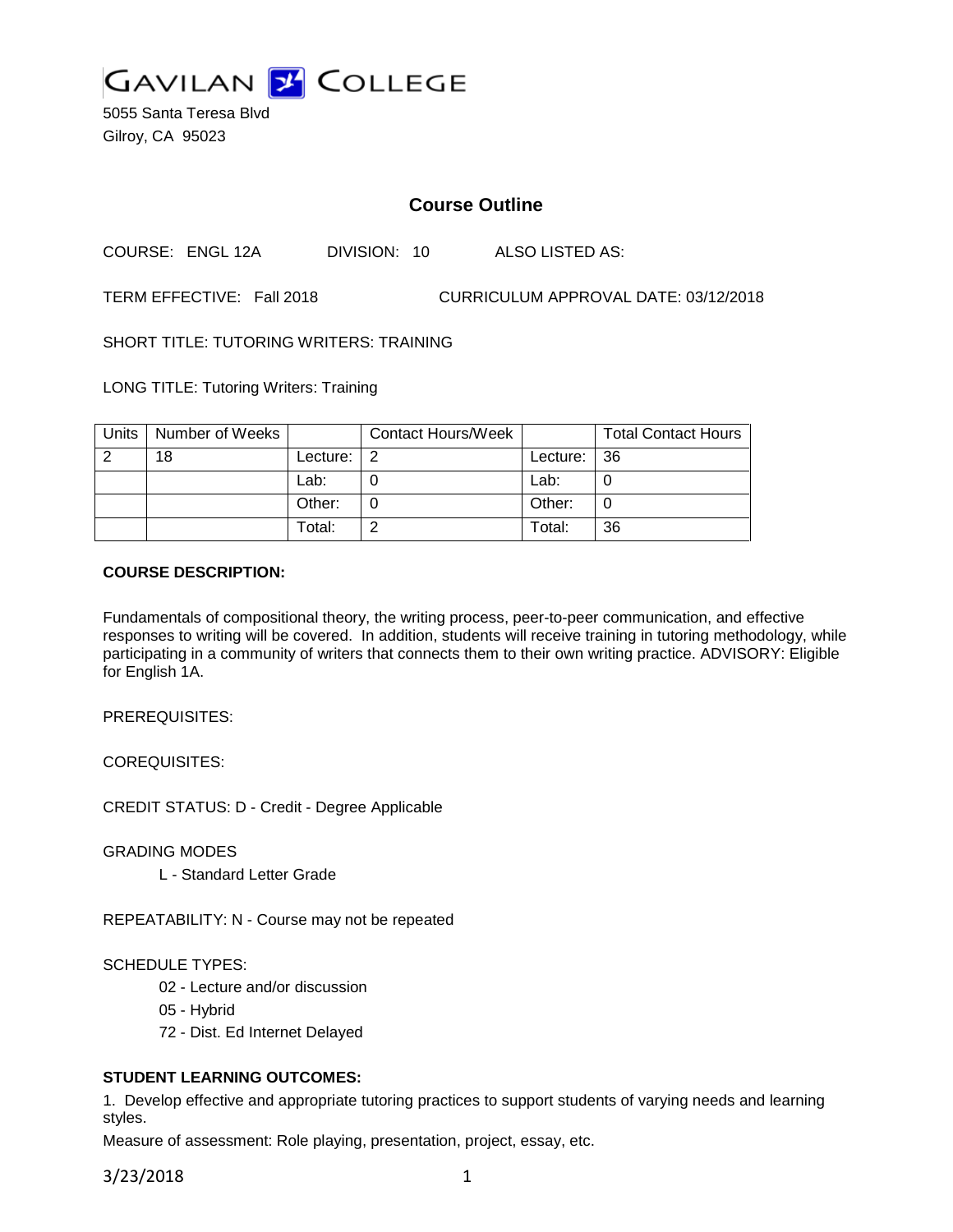Year assessed, or planned year of assessment: 2019

Semester: Summer

2. Describe and review their own writing, reading, and research processes and strategies in order to promote best tutoring practices.

Measure of assessment: Project, metacognitive reflections, presentations, role playing, essay, etc.

Year assessed, or planned year of assessment: 2018

Semester: Summer

3. Summarize the goals of the learning assistance program. as well as their roles as learning assistants.

Measure of assessment: Quizzes, Presentations, etc.

Year assessed, or planned year of assessment: 2018

Semester: Summer

4. Distinguish pedagogical strategies and roles within the Writing Center and Learning Commons (e.g. tutoring, supplemental instruction, mentoring, and teaching).

Measure of assessment: Quizzes, Reports, etc.

# **CONTENT, STUDENT PERFORMANCE OBJECTIVES, OUT-OF-CLASS ASSIGNMENTS**

Curriculum Approval Date: 03/12/2018

WEEK 1 1-3 HOURS

Building a Community of Writers & Thoughtful Effective Responders

Content: Introduction to role & responsibility of tutors. Explore

individual educational, learning & writing histories. Model various

ways of responding to writing through writing &

sharing assignments.

Introduce some pedagogical history & theory. Practice interacting

around various writing assignments. Develop writing response groups.

Introduce the

tutor/researcher concept.

Out-of-class assignments: Prepare learner-writer history. Read texts

about pedagogical & compositional theory. Respond in journals

to

writing response groups. Revise learner-writer history based on writing response group feedback.

Student Performance Objectives:

Establish writing community for

effective cognition, social interaction & communication between writers

& writing responders. Begin identifying, appraising & questioning roles

## &

responsibility of the writing center & writing tutors.

WEEK 2 1-3 HOURS

Responding to Texts about Pedagogy & Compositional

Theory

Content: Respond to reading about pedagogical & compositional theory.

Out-of-class assignments: Prepare for reading discussion & respond to discussion in a journal

assignment.

Student Performance Objectives: Establish a common language for tutors and effective cognition, social interaction, communication & discussion framework.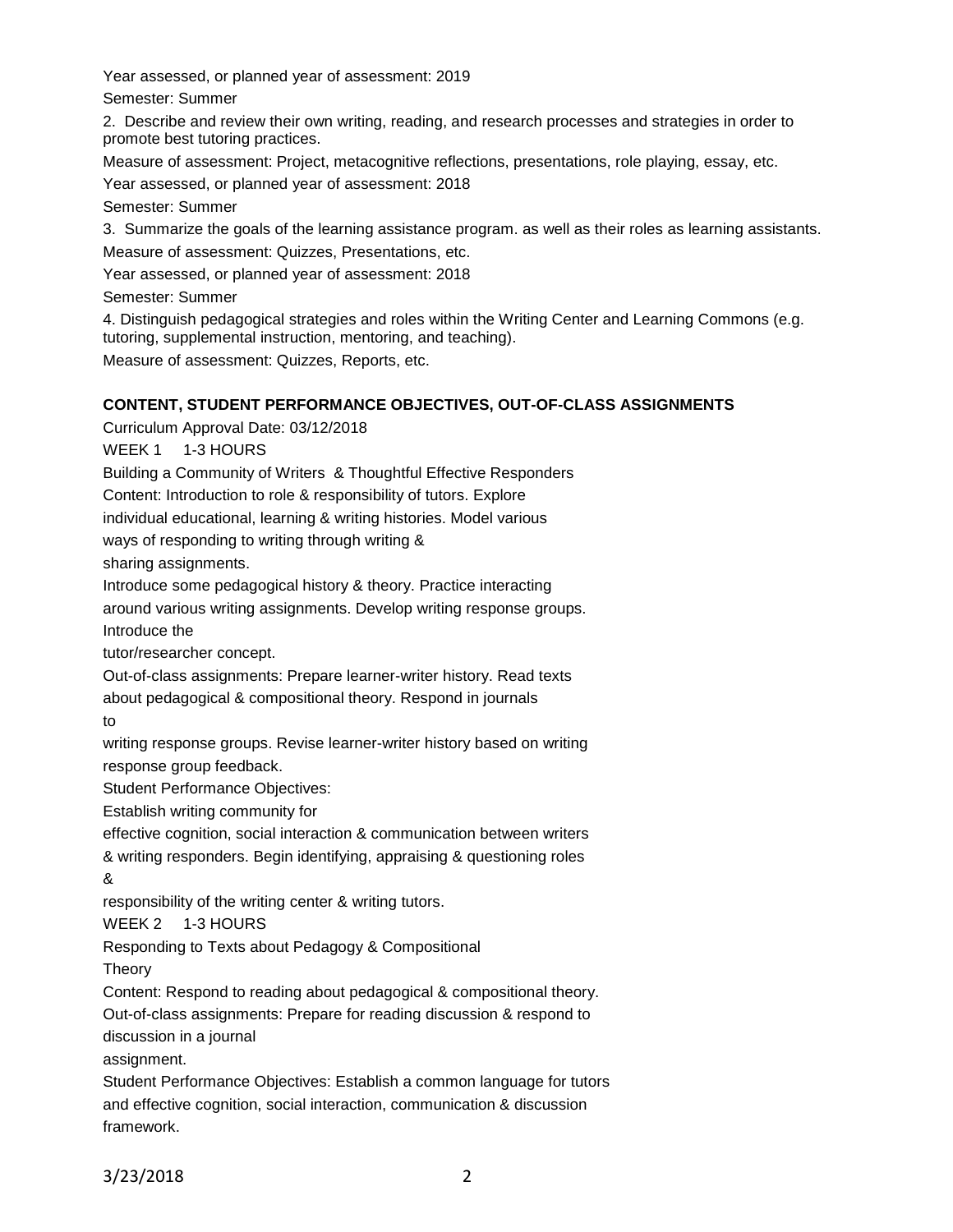WEEK 3 1-3 HOURS Reflecting & Analyzing the Tutoring Relationship Content: Reflect on first interactions with student writers. Out-of-class assignments: Prepare journal assignment reflecting on tutoring assignment. Meet with writing group. Student Performance Objectives: Employ best practices for interacting with student writers. WEEK 4 1-3 HOURS Responding to Texts about Pedagogy & Compositional Theory Content: Respond to reading about pedagogical & compositional theory. Out-of-class assignments: Prepare for reading discussion & respond to discussion in a journal assignment. Student Performance Objectives: Establish a common language for tutors and effective cognition, social interaction, communication & discussion framework. WEEK 5 1-3 HOURS Reflecting & Analyzing the Tutoring Relationship Content: Reflect on interactions with student writers. Out-of-class assignments: Prepare journal assignment reflecting on tutoring assignment. Meet with writing group. **Student** Performance Objectives: Employ best practices for interacting with student writers. WEEK 6 1-3 HOURS Responding to Texts about Pedagogy & Compositional Theory Content: Respond to reading about pedagogical & compositional theory. Out-of-class assignments: Prepare for reading discussion & respond to discussion in a journal assignment. Student Performance Objectives: Establish a common language for tutors and effective cognition, social interaction, communication & discussion framework. WEEK 7 1-3 HOURS Reflecting & Analyzing the Tutoring Relationship Content: Reflect on interactions with student writers. Out-of-class assignments: Prepare journal assignment reflecting on tutoring assignment. Meet with writing group. Student Performance Objectives: Employ best practices for interacting with student writers. WEEK 8 1-3 HOURS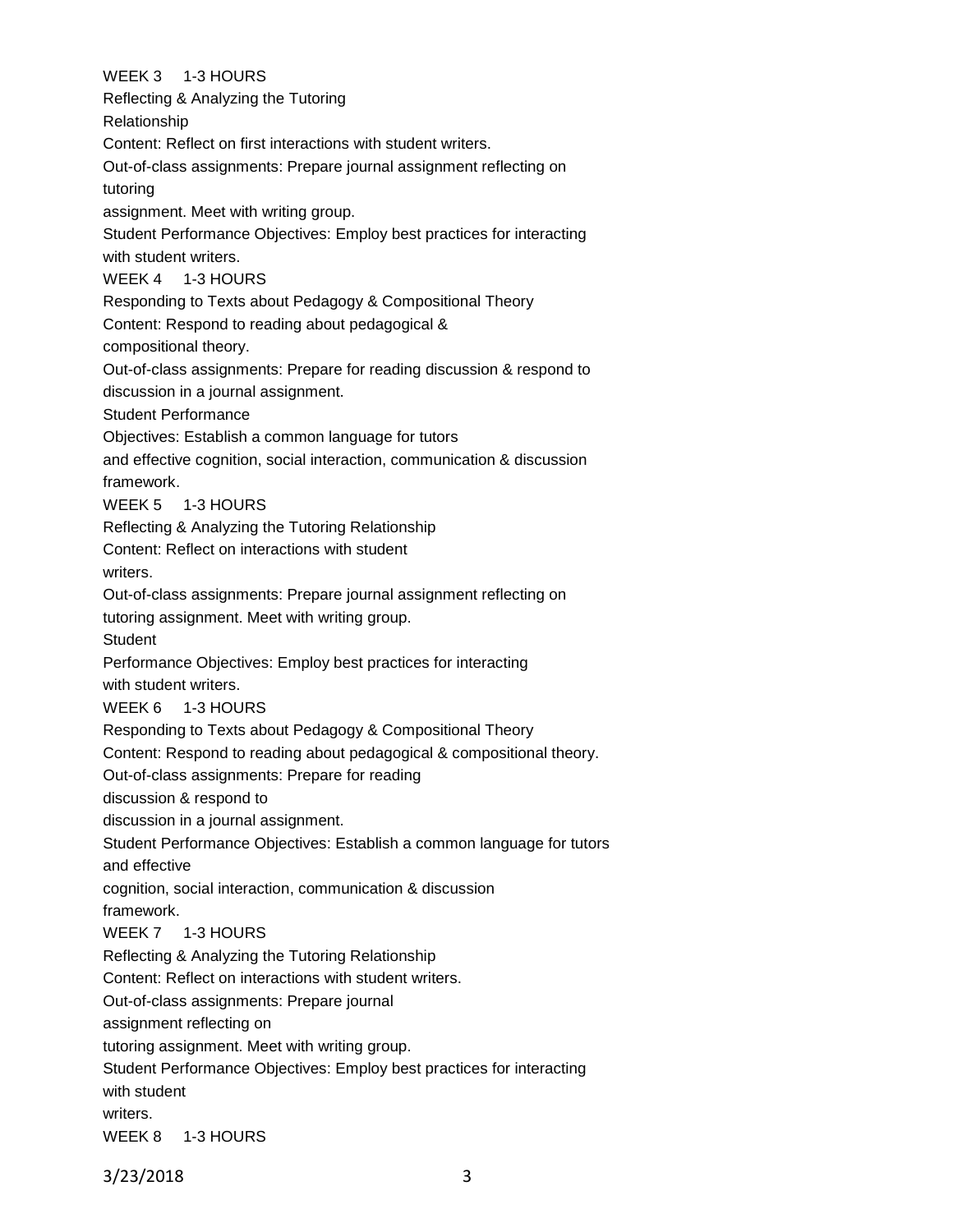Responding to Texts about Pedagogy & Compositional Theory Content: Respond to reading about pedagogical & compositional theory. Out-of-class assignments: Prepare for reading discussion & respond to discussion in a journal assignment. Student Performance Objectives: Establish a common language for tutors and effective cognition, social interaction, communication & discussion framework. WEEK 9 1-3 HOURS Developing an Area of Inquiry & a Service Learning Projects Content: Introduce the area of inquiry & service learning projects. Out-of-class assignments: Reflect on journal assignments & identify a question and/or theme for father research. Meet with writing response group to develop a service learning project promoting writing & best writing practices on the Gavilan College campus. Student Performance Objectives: Develop tutor/researcher guidelines & focus. Work with team to identify & prepare workable writing promotion plan. WEEK 10 1-3 HOURS Responding to Inquiry Project Drafts & Developing a Service Project Plan Content: Identify ways to strengthen area of inquiry research projects & respond to service learning project plans. Out-of-class assignments: Revise area of inquiry projects drafts based on writing response group feedback. Begin implementing service learning project plan. Student Performance Objectives: Successfully employ appropriate writing & writing responding strategies when developing area of inquiry projects. Begin organizing & implementing a successful service learning project. WEEK 11 1-3 HOURS Organizing Service Learning Project Content: Revise service learning projects as needed. Respond to community feedback of service learning project plans. Out-of-class assignments: Continue implementing service learning projects. Continuing revising & developing area of inquiry research projects. Student Performance Objectives: Continue working with team to implement effective service learning project. Deepen analysis & relationship to area of inquiry project itself.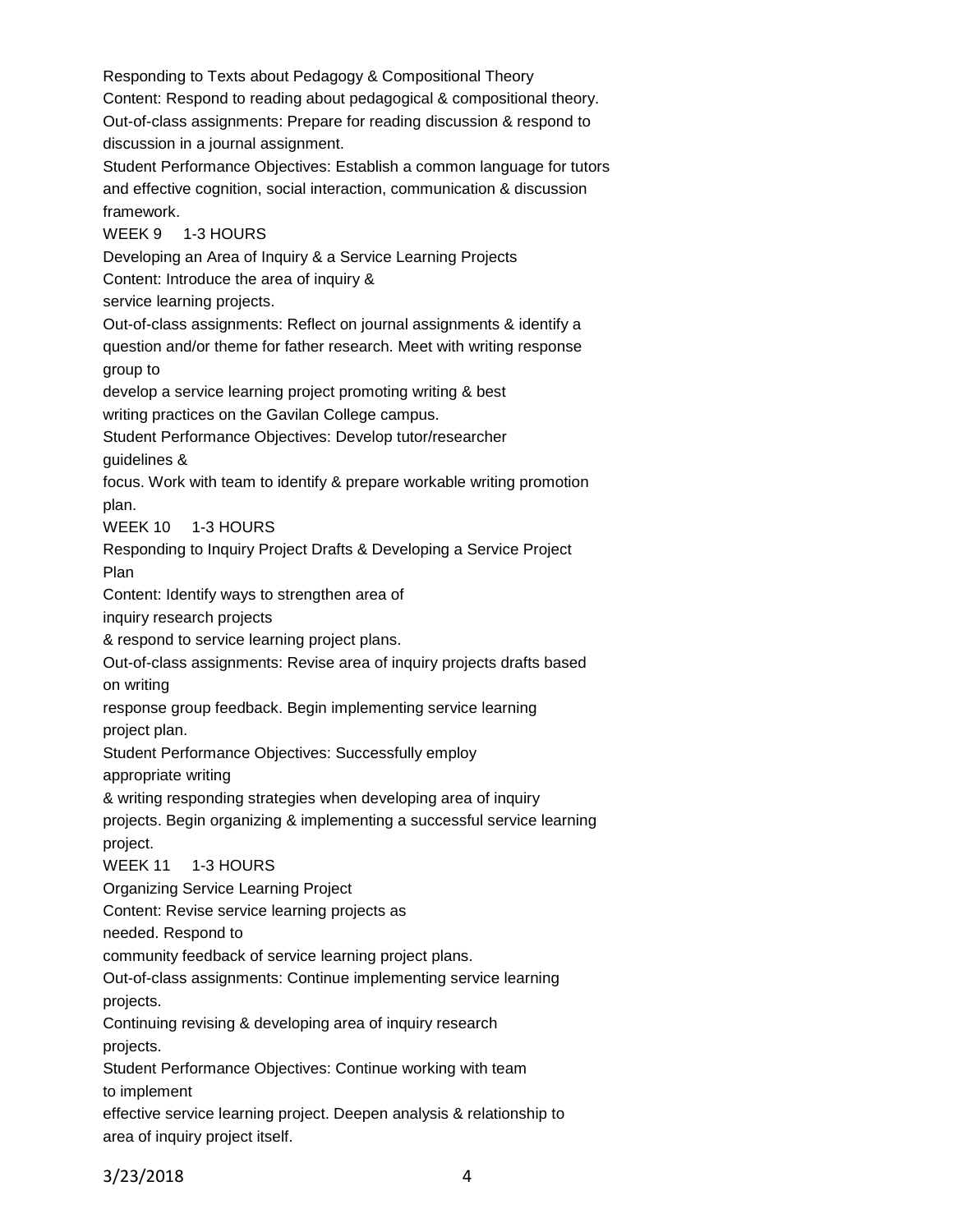# WEEK 12 1-3 HOURS

Responding to Area of Inquiry Drafts Content: Respond to revised versions of area of inquiry projects. Out-of-class assignments: Meet with writing group members. Continue revising & developing area of inquiry project drafts. Continue working with team to implement effective service learning project. **Student** Performance Objectives: Continue effectively working with team to implement effective service learning project. Continue deepening analysis & relationship to area of inquiry project & writing itself. WEEK 13 1-3 HOURS Continuing to Develop Service Learning Projects Content: Finalize service learning projects. Out-of-class assignments: Meet with team & finish developing service learning projects. Student Performance Objectives: Successfully meet service learning project deadlines. Continue effectively working with team implement service learning project. WEEK 14 1-3 HOURS Implement Service Learning Projects Content: Support & assist teams as they implement service learning projects & introduce best documentation efforts. Out-of-class assignments: Implement service learning projects & document efforts. Student Performance Objectives: Successfully meet deadlines & employ best practices when presenting writing and/or responding to writing practices. Accurately document service learning projects for later reflection. WEEK 15 1-3 HOURS Begin Area of Inquiry Presentations & Continue Implementing Service Learning Projects Content: Begin area of inquiry presentations. Support & assist teams as they implement service learning projects. Out-of-class assignments: Respond in journals to area of inquiry presentations. Implement service learning projects & document efforts. Student Performance Objectives: Successfully present effective, thoughtful & authentic area of inquiry projects. Successfully meet deadlines & employ best practices when presenting writing and/or responding to writing practices. Accurately document service learning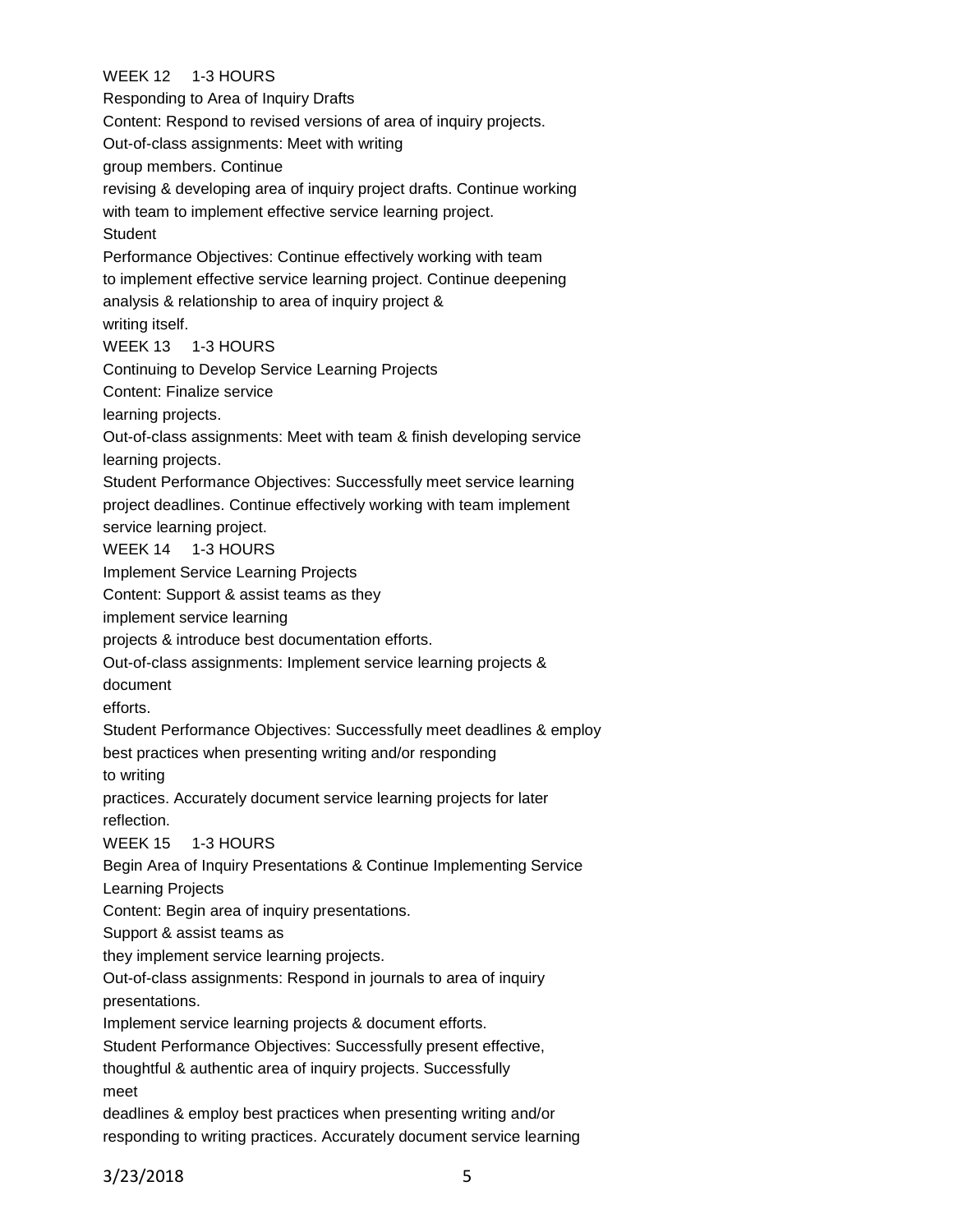projects for later reflection. WEEK 16 1-3 HOURS Continue Area of Inquiry Presentations & Continue Implementing Service Learning Projects Content: Continue area of inquiry presentations. Support & assist teams as they implement service learning projects. Out-of-class assignments: Respond in journals to area of inquiry presentations. Implement service learning projects & document efforts. Student Performance Objectives: Successfully present effective, thoughtful & authentic area of inquiry projects. Successfully meet deadlines & employ best practices when presenting writing and/or responding to writing practices. Accurately document service learning projects for later reflection. WEEK 17 1-3 HOURS Complete Area of Inquiry Presentations & Begin Analyzing Service Learning Projects Content: Reflect on semester & envision changes in writing center practice & activities. Analyze service learning projects. Out-of-class assignments: Prepare for portfolio presentations. Recruit new tutors. Reflect on semester in journal assignment. Student Performance Objectives: Define, assess & analyze semester's worth of writing & responding to writing practices in a writing center context. WEEK 18 2 HOURS Final Exam Content: Conduct presentations based on portfolios & service learning projects. Out-of-class: Not applicable. **Student** Performance Objectives: See Institutional Learning Outcomes. Included in content section.

## **METHODS OF INSTRUCTION:**

Methods include such things as exercises, field work, discussion forums, coached sessions, role plays, critiques, research & inquiry presentations.

## **OUT OF CLASS ASSIGNMENTS:**

Required Outside Hours: Assignment Description: Essays, Reading and responses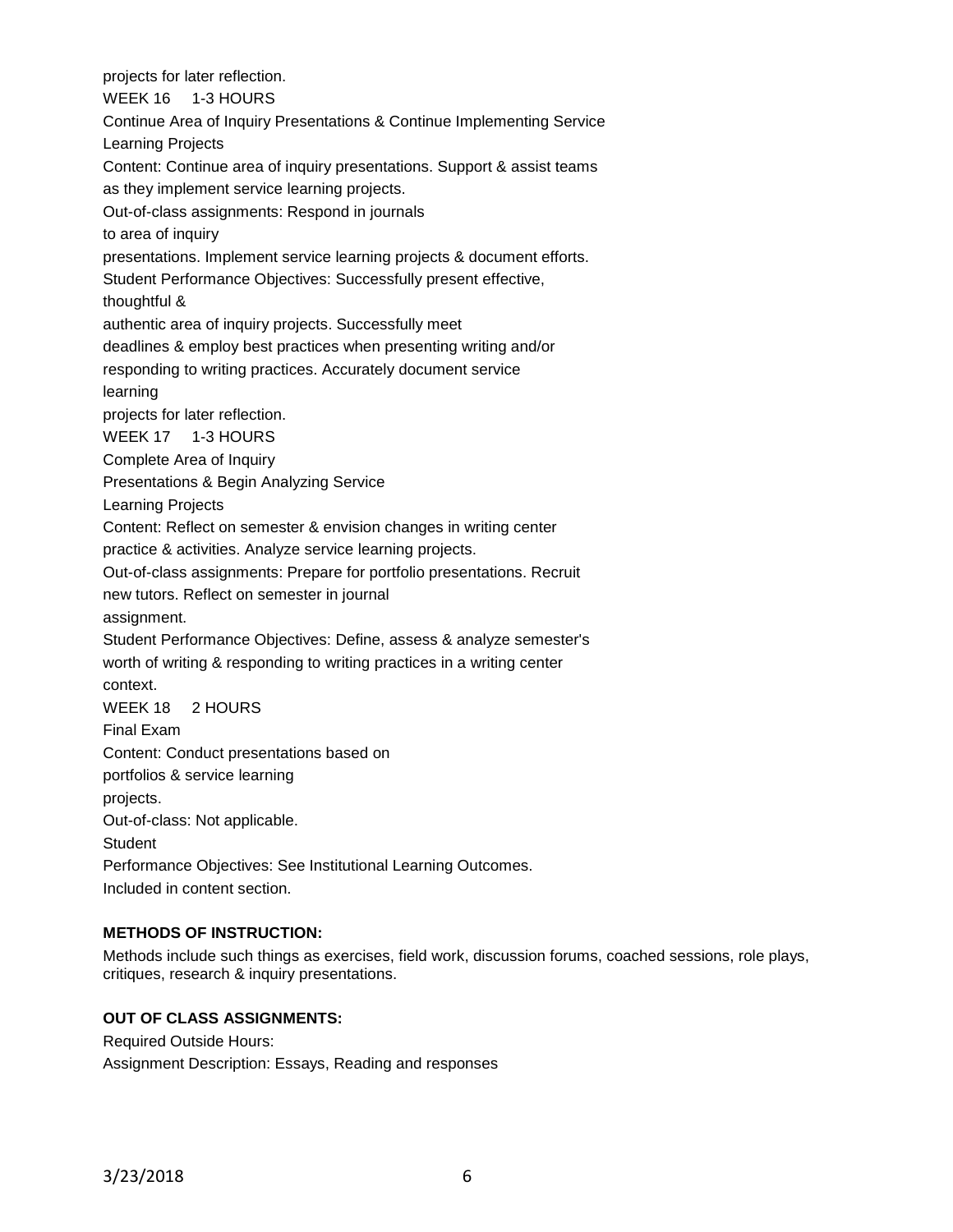### **METHODS OF EVALUATION:**

Writing assignments Percent of total grade: 20.00 % 20% - 30% Written homework; Reading reports; Essay exams; Term papers Problem-solving assignments Percent of total grade: 20.00 % 20% - 30% Homework problems; Field work; Quizzes Skill demonstrations Percent of total grade: 20.00 % 20% - 30% Field work; Performance exams Objective examinations Percent of total grade: 20.00 % 20% - 30% Multiple choice

## **REPRESENTATIVE TEXTBOOKS:**

Recommended Other Texts and Materials: Gavilan College Writing Center Handbook Gavilan College Learning Commons Handbook

#### **ARTICULATION and CERTIFICATE INFORMATION**

Associate Degree: CSU GE: IGETC: CSU TRANSFER: Transferable CSU, effective 200470 UC TRANSFER: Not Transferable

SUPPLEMENTAL DATA: Basic Skills: N Classification: Y Noncredit Category: Y Cooperative Education: Program Status: 2 Stand-alone Special Class Status: N CAN: CAN Sequence: CSU Crosswalk Course Department: ENGL CSU Crosswalk Course Number: 12A Prior to College Level: Y Non Credit Enhanced Funding: N Funding Agency Code: Y In-Service: N Occupational Course: E Maximum Hours: Minimum Hours: